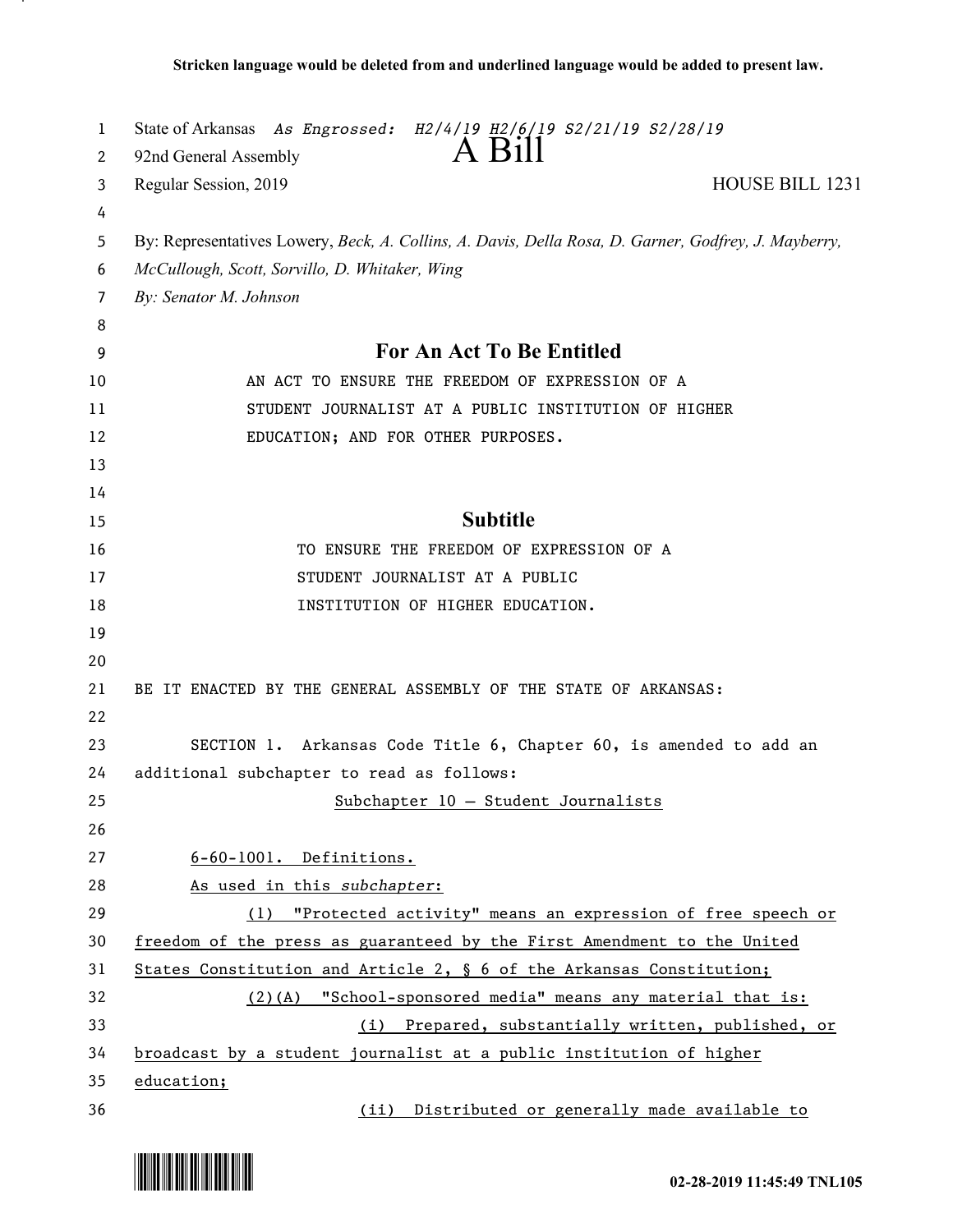As Engrossed: H2/4/19 H2/6/19 S2/21/19 S2/28/19 HB1231

| 1              | members of a student body at a public institution of higher education; and    |
|----------------|-------------------------------------------------------------------------------|
| $\mathbf{2}$   | (iii) Prepared under the direction of a student                               |
| 3              | media adviser.                                                                |
| 4              | "School-sponsored media" does not include any media<br>(B)                    |
| 5              | that is prepared as a communication on behalf of a public institution of      |
| 6              | higher education intended for distribution or transmission;                   |
| $\overline{7}$ | (3) "Student journalist" means a student at a public institution              |
| 8              | of higher education who engages in journalistic activities as part of a       |
| 9              | formal program of instruction and training at a public institution of higher  |
| 10             | education or as part of a recognized student organization at a public         |
| 11             | institution of higher education by gathering, compiling, writing, editing,    |
| 12             | photographing, or preparing information for dissemination through school-     |
| 13             | sponsored media;                                                              |
| 14             | (4) "Student media adviser" means an individual who is employed,              |
| 15             | appointed, or designated by a public institution of higher education to       |
| 16             | supervise or provide instruction to a student journalist with respect to      |
| 17             | school-sponsored media.                                                       |
| 18             |                                                                               |
| 19             | 6-60-1002. Students' right of expression.                                     |
| 20             | (a)(1) Except as provided in $\S$ 6-60-1003, a student journalist has the     |
| 21             | right to engage in protected activities in school-sponsored media.            |
| 22             | This right exists regardless of whether the school-sponsored<br>(2)           |
| 23             | media are:                                                                    |
| 24             | Supported financially by the public institution of<br>(A)                     |
| 25             | higher education;                                                             |
| 26             | (B) Produced using the facilities of the public                               |
| 27             | institution of higher education; or                                           |
| 28             | Produced in conjunction with a class in which the<br>(C)                      |
| 29             | student journalist is enrolled at the public institution of higher education. |
| 30             | (b) A student journalist is responsible for determining the news,             |
| 31             | opinions, features, and advertising content of any school-sponsored media,    |
| 32             | except as provided in § 6-60-1003.                                            |
| 33             | (c) This section does not prevent a student media adviser or academic         |
| 34             | supervisor from teaching student journalists professional standards and       |
| 35             | responsibilities with respect to the English language and journalism or using |
| 36             | professional academic judgment to assign work or evaluate the student         |

02-28-2019 11:45:49 TNL105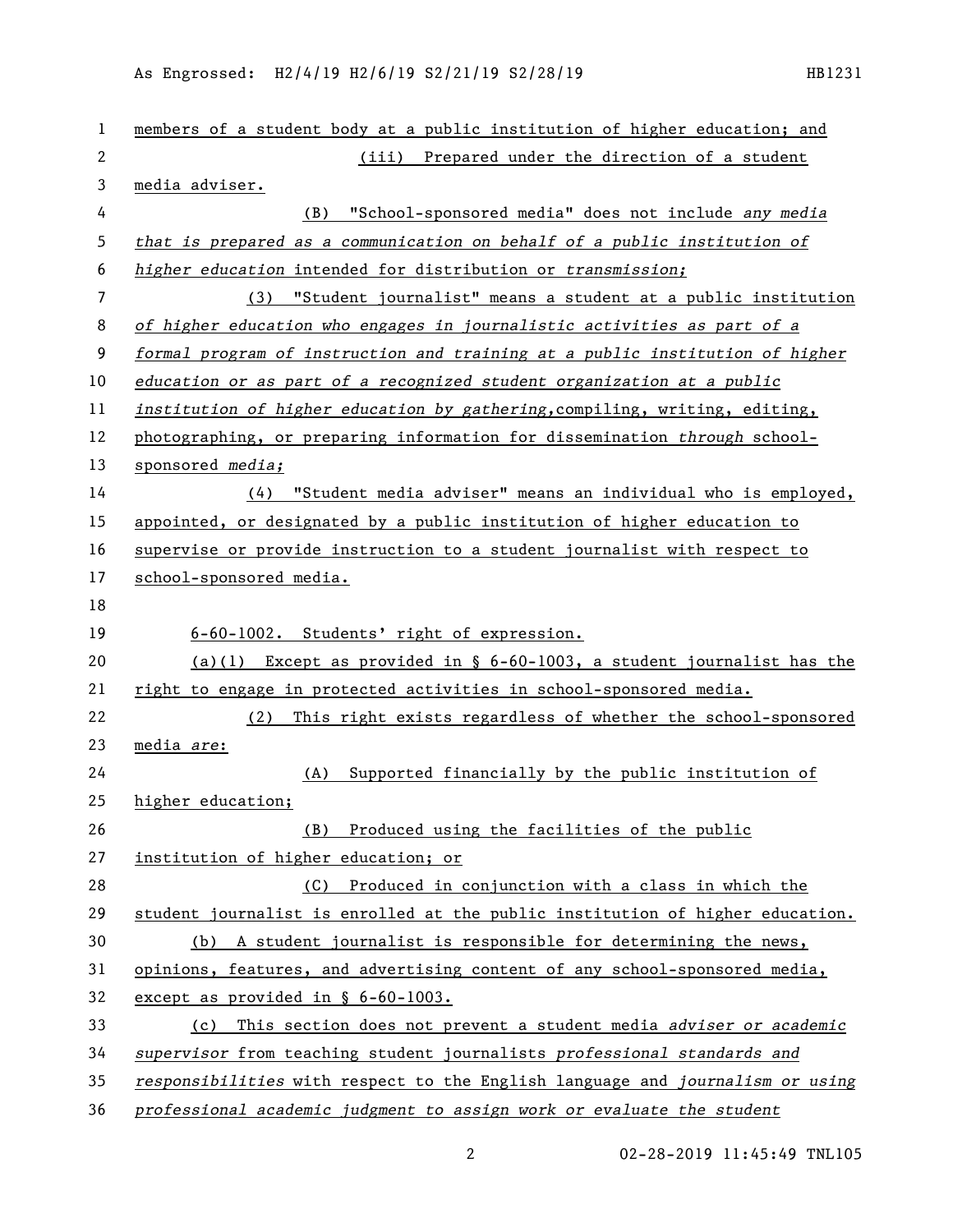| $\mathbf{1}$ | journalist's performance as a journalist.                               |
|--------------|-------------------------------------------------------------------------|
| 2            | (d) A student media adviser shall not be dismissed, suspended, or       |
| 3            | disciplined for:                                                        |
| 4            | Protecting a student journalist who engages in a protected<br>(1)       |
| 5            | activity under this subchapter; or                                      |
| 6            | Refusing to infringe on a student journalist's right to<br>(2)          |
| 7            | engage in a protected activity under this subchapter.                   |
| 8            | (e)(1) A student journalist who engages in a protected activity under   |
| 9            | this chapter does not represent an expression of the policy of a public |
| 10           | institution of higher education.                                        |
| 11           | The following institutions and individuals shall not be<br>(2)          |
| 12           | liable in any civil or criminal action for actions taken by a student   |
| 13           | journalist who engages in a protected activity under this subchapter:   |
| 14           | A public institution of higher education;<br>(A)                        |
| 15           | An official of a public institution of higher<br>(B)                    |
| 16           | education;                                                              |
| 17           | (C)<br>An employee of a public institution of higher                    |
| 18           | education; or                                                           |
| 19           | A parent or legal guardian of a student journalist.<br>(D)              |
| 20           |                                                                         |
| 21           | 6-60-1003. Prohibited expression.                                       |
| 22           | The following types of expression by a student journalist are not       |
| 23           | protected activities under this subchapter:                             |
| 24           | (1) School-sponsored media that are libelous, slanderous, or            |
| 25           | obscene, as defined by state law;                                       |
| 26           | School-sponsored media that constitute an unwarranted<br>(2)            |
| 27           | invasion of privacy;                                                    |
| 28           | School-sponsored media that violate federal or state law; or<br>(3)     |
| 29           | School-sponsored media that constitute or incite students as<br>(4)     |
| 30           | to create:                                                              |
| 31           | An unlawful act or a clear and present danger of the<br>(A)             |
| 32           | commission of an unlawful act;                                          |
| 33           | A violation of a policy of:<br>(B)                                      |
| 34           | The public institution of higher education at<br>(i)                    |
| 35           | which the activity is occurring; or                                     |
| 36           | The Department of Higher Education; or<br>(ii)                          |

02-28-2019 11:45:49 TNL105